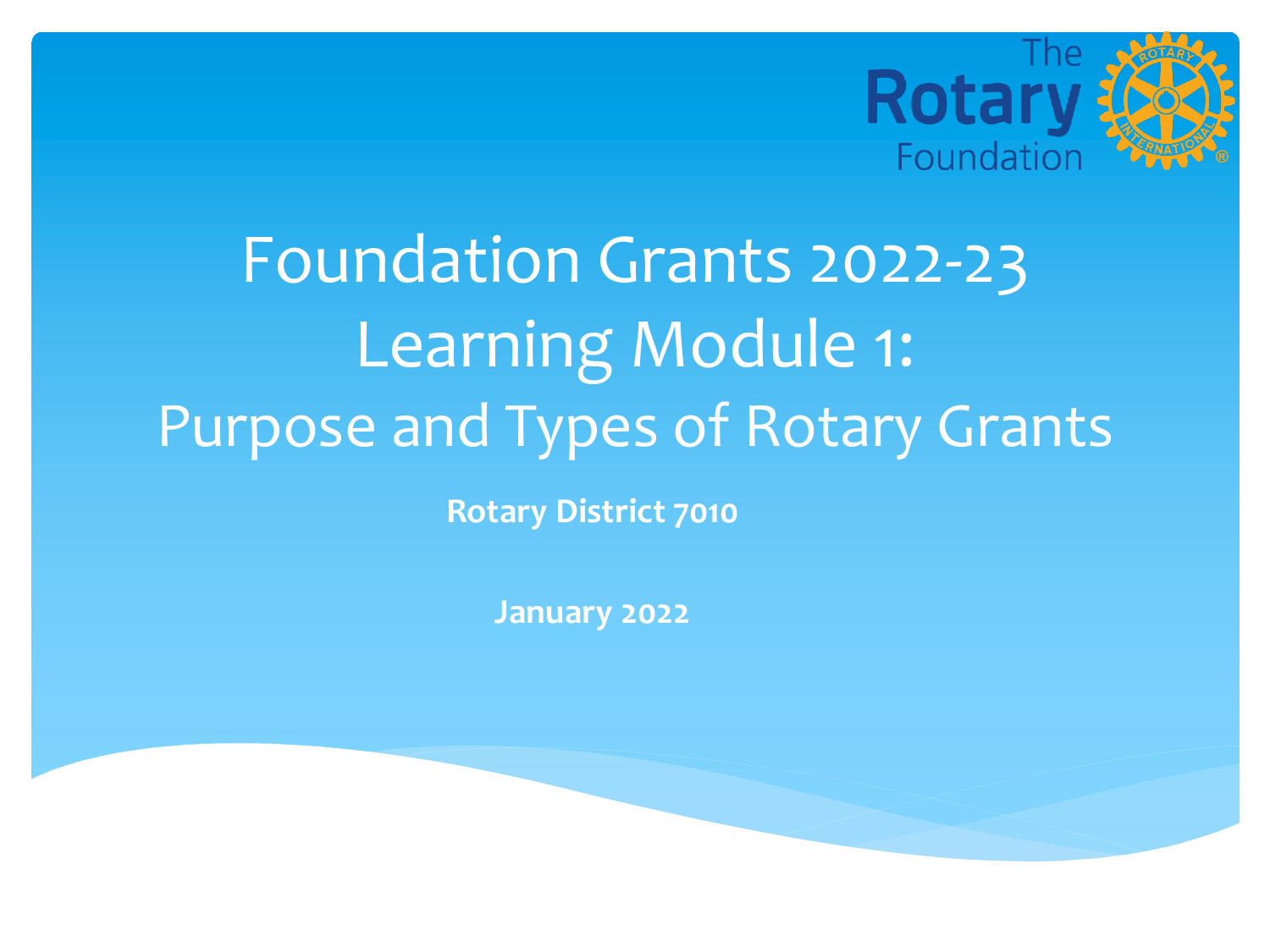### Objectives of this Module



- 1. Explain the purpose of The Rotary Foundation (TRF) and Foundation grants.
- 2. Learn how TRF is funded.
- 3. Learn how the District decides to spend its Foundation funding.
- 4. Understand differences and similarities between Rotary Foundation grants.
- 5. Learn how Rotary Clubs can apply for and participate in Rotary Foundation grants.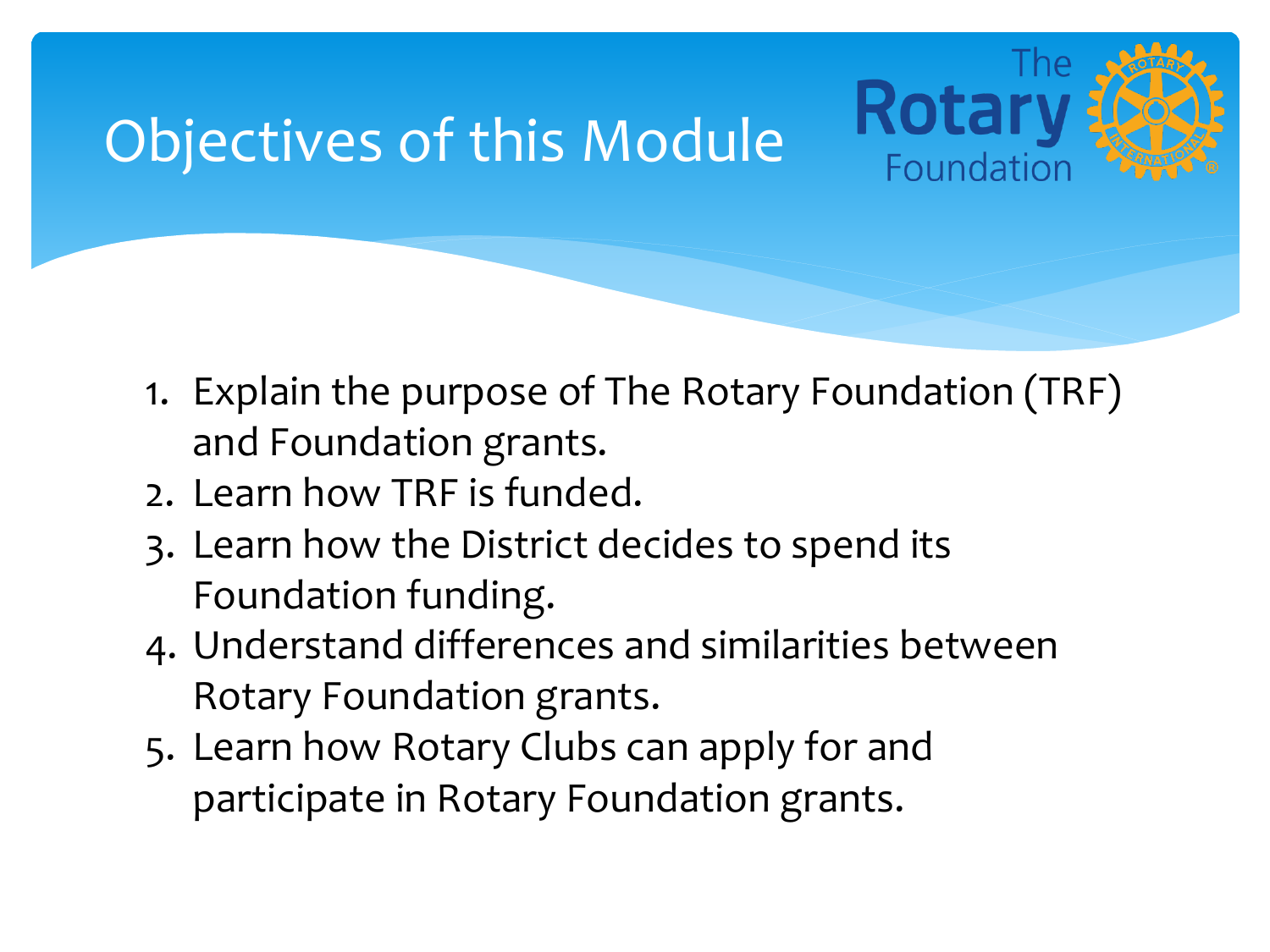## **What is The Rotary Foundation?**



- TRF is a Not-for-Profit corporation.
- **TRF is independent of Rotary International and is run by a** separate Board of Trustees.
- TRF Funds humanitarian work of Rotary beyond the club.
- TRF is entirely funded by donations (not from District dues or RI dues).
- All donations from Canadian clubs are made through TRF (Canada).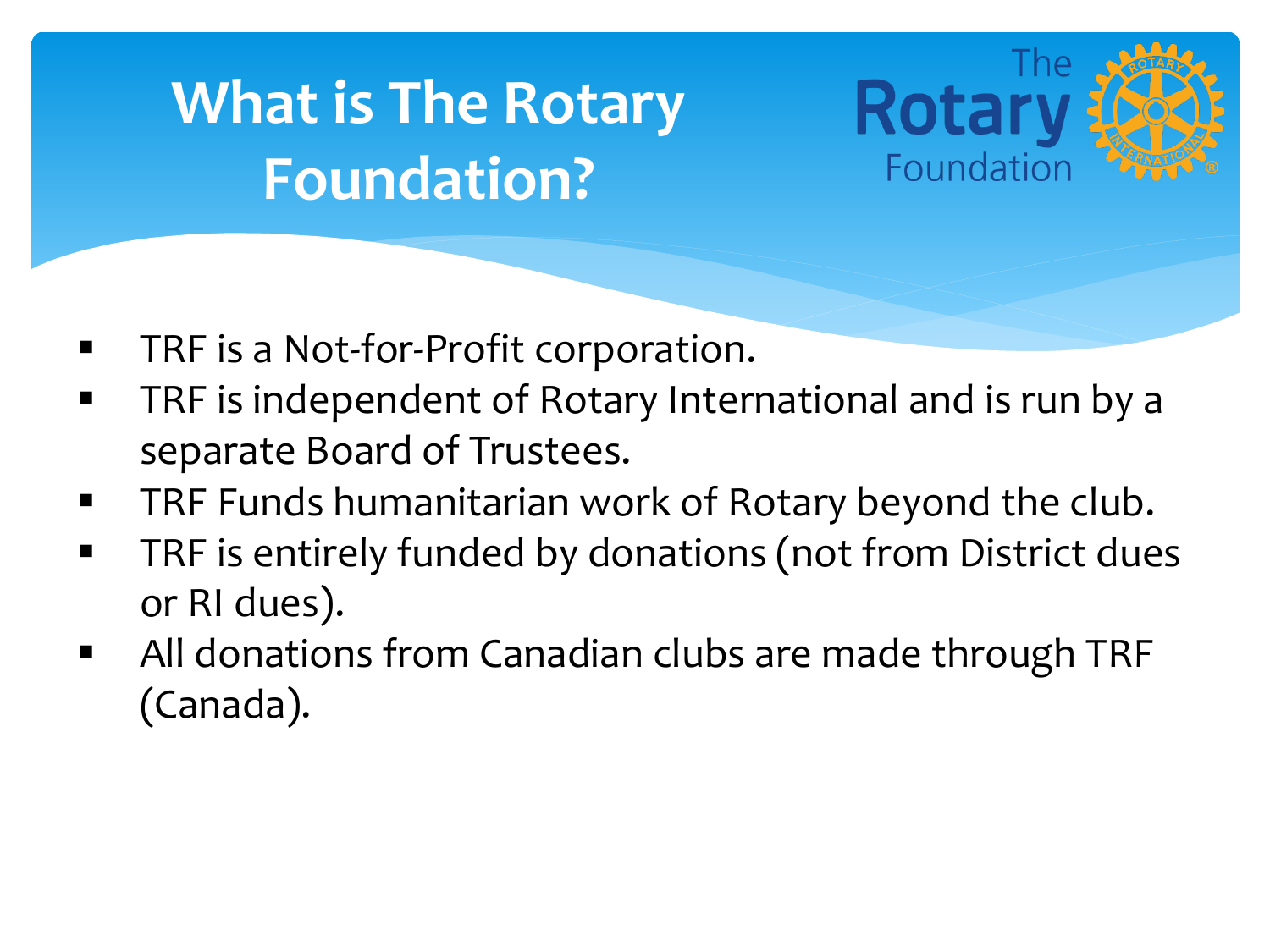### **Why is it important?**



TRF and Foundation grants fund Rotary's humanitarian work locally and across the globe.

- Completion of and Rotarian participation in grants puts a "face" on the work of Rotary and TRF.
- Service is one of the most important aspects of why people join and stay in Rotary.
- Involvement in projects supported by grants has been shown to increase Club participation and feeds into increased Foundation giving.
- Grant funding accountability allows for strong stewardship of the Fund. This give TRF a high rating with charitable monitoring agencies.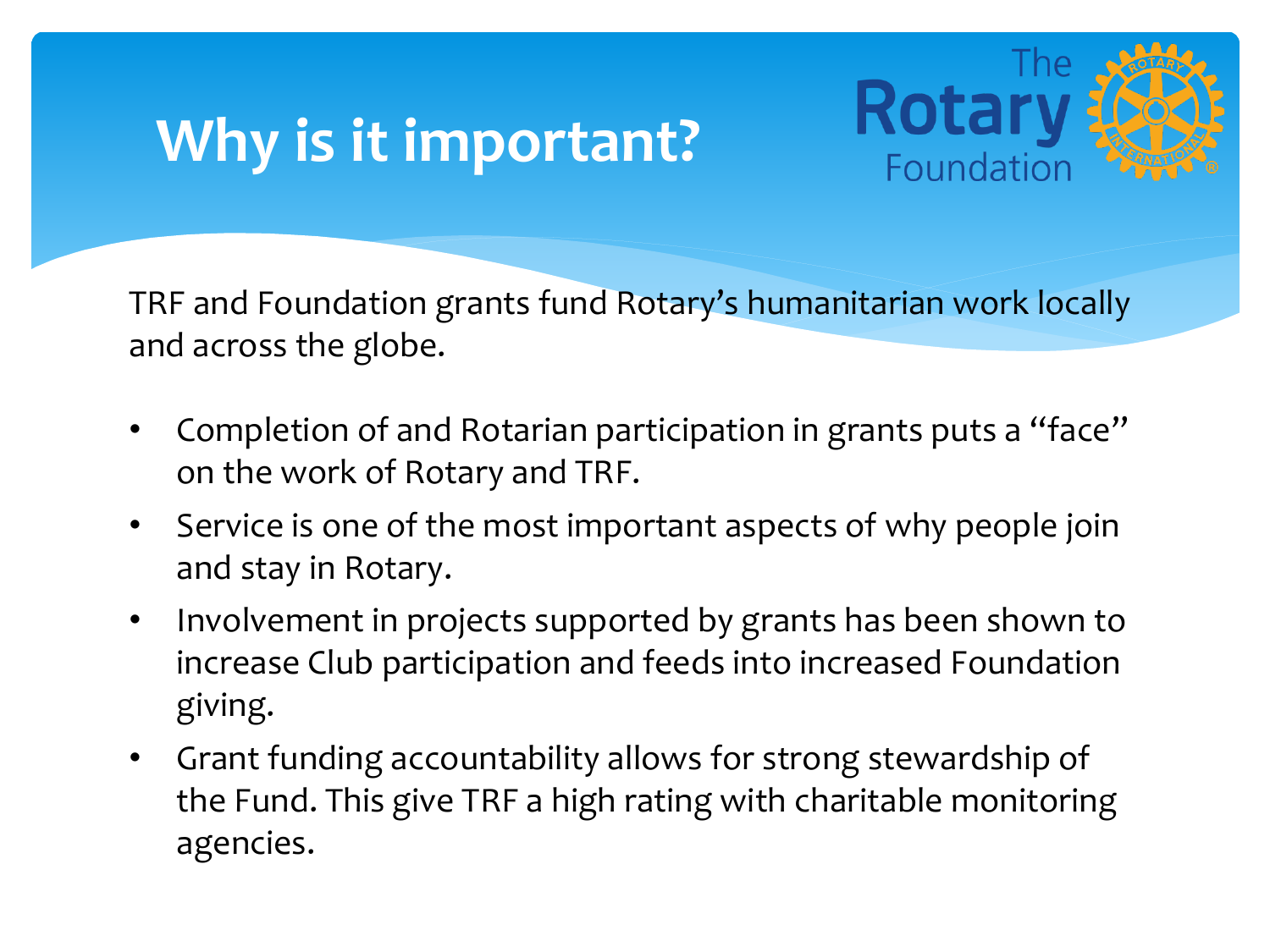### **How are Rotary Foundation dollars raised?**



**1. Annual Fund** – contributions are SHARED between the World Fund and District Designated Funds (DDF); after 3 years, 50 % is returned to the District based on the total contributions from District 7010 Clubs and Rotarians.

Rota

Foundatior

- **2. Polio Plus --** all donations to Polio Plus are used immediately to help eradicate polio wherever needed.
- **3. Endowment –** earnings from the endowment fund support the World Fund and currently help pay for the Rotary Peace Centers.
- **4. Specific Targeted programs**  Rotary Peace Centres, Disaster Relief fund, specific global grant projects.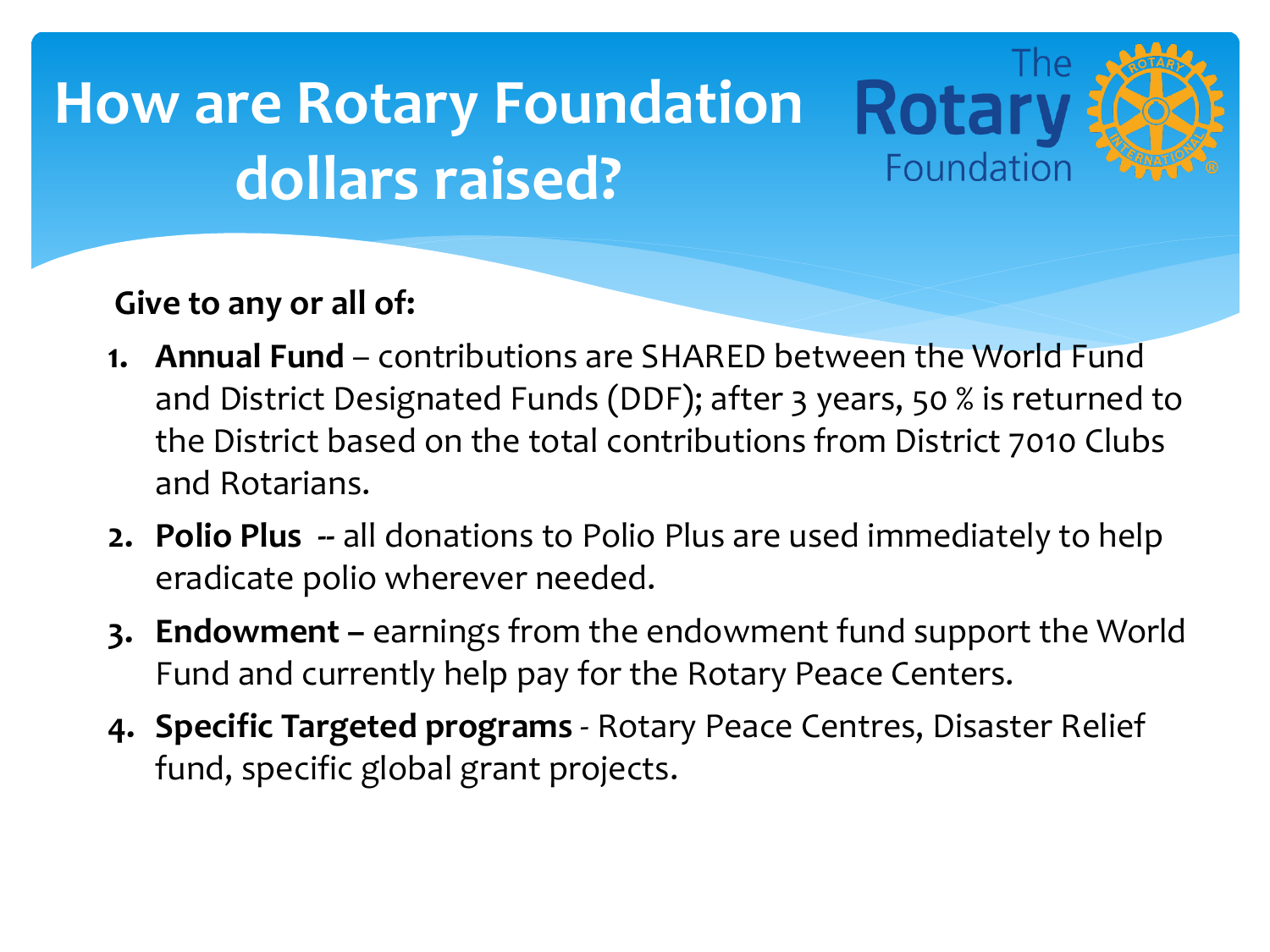### **How are Donors to the Rotary Foundation Recognized ?**



Donors are recognized by the following giving levels:

- 1. **Sustaining Member** give US\$100 annually
- **2. Paul Harris Fellow**  when donations reach US\$1000
- **3. Paul Harris Society**  pledge \$1000 USD annually

**Every Rotarian Every Year** – give a donation annually

Donors who pledge \$1,000 USD in planned giving to the **Endowment Fund** are **Benefactors**; those who pledge \$10,000 USD or more are **Bequest Society** members.

Giving is an individual journey that can be specifically designed and targeted to respond to a donor's interests. TRF staff can help design an individual giving program.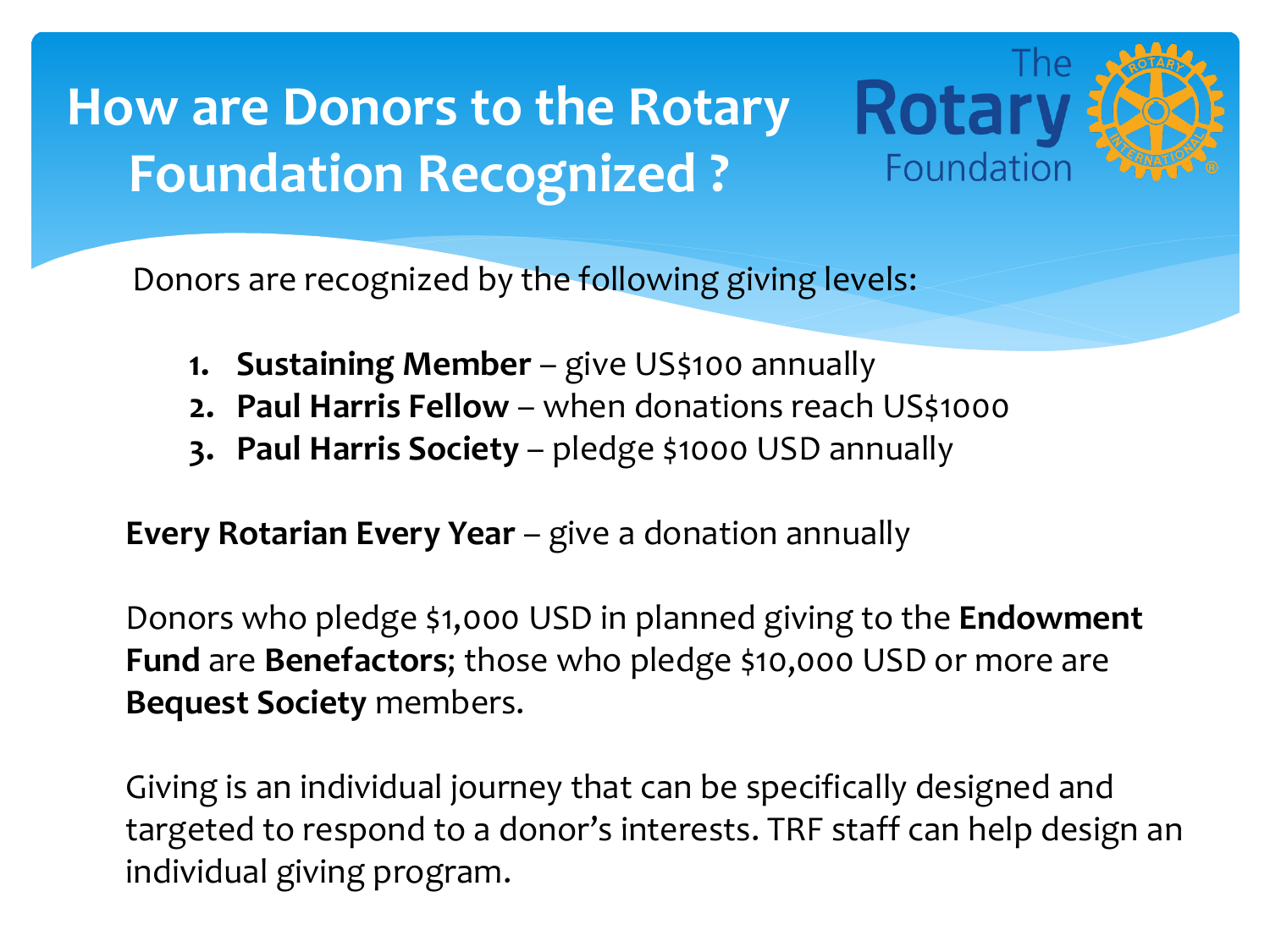## **How are Rotary Foundation dollars allocated?**

**The Annual Fund** – contributions are SHARED between the World Fund and District Designated Funds (DDF) which are returned to the Districts based on their contributions.

Rota

Foundation

**Endowment –** earnings off the endowment fund support the World Fund and help pay for the Rotary Peace Centers.

**Each District receives 50% of all donations from within the District to the Annual Fund 3 years later.** Similarly, our District receives interest from donations made to the Endowment Fund if they are directed through the Share program to our District.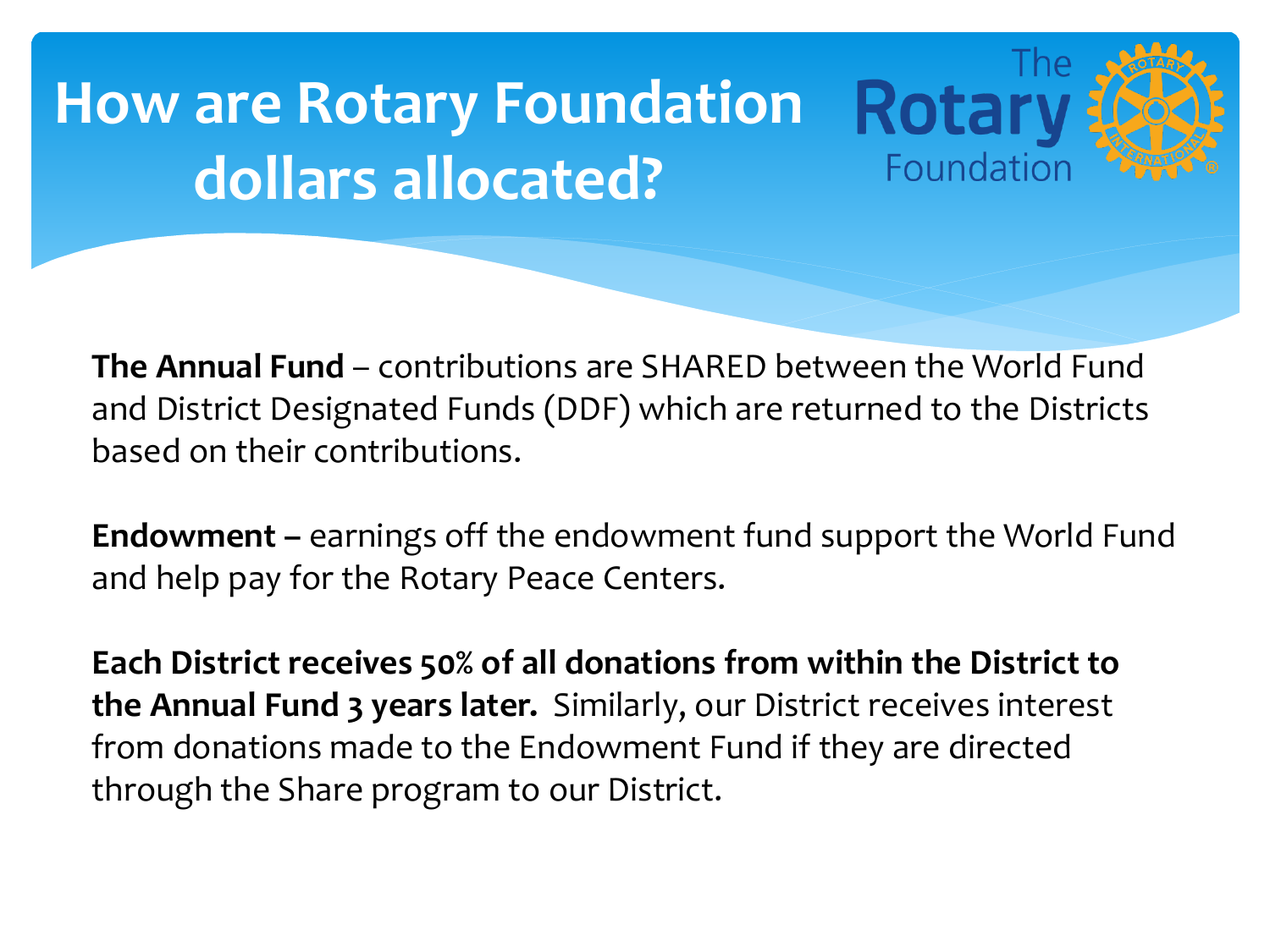### **What is District DDF?**



**District Designated Funds (DDF)**: Half the monies Rotarians and Clubs in the District donate to the World Fund (via Annual Giving) and earnings from the money they donate to the Endowment Fund are tallied and "come back" to the District three years later to be spent as directed by the District with input from the clubs.

The other half of these donations go to the TRF World Fund to support global grants and other Rotary Foundation programs.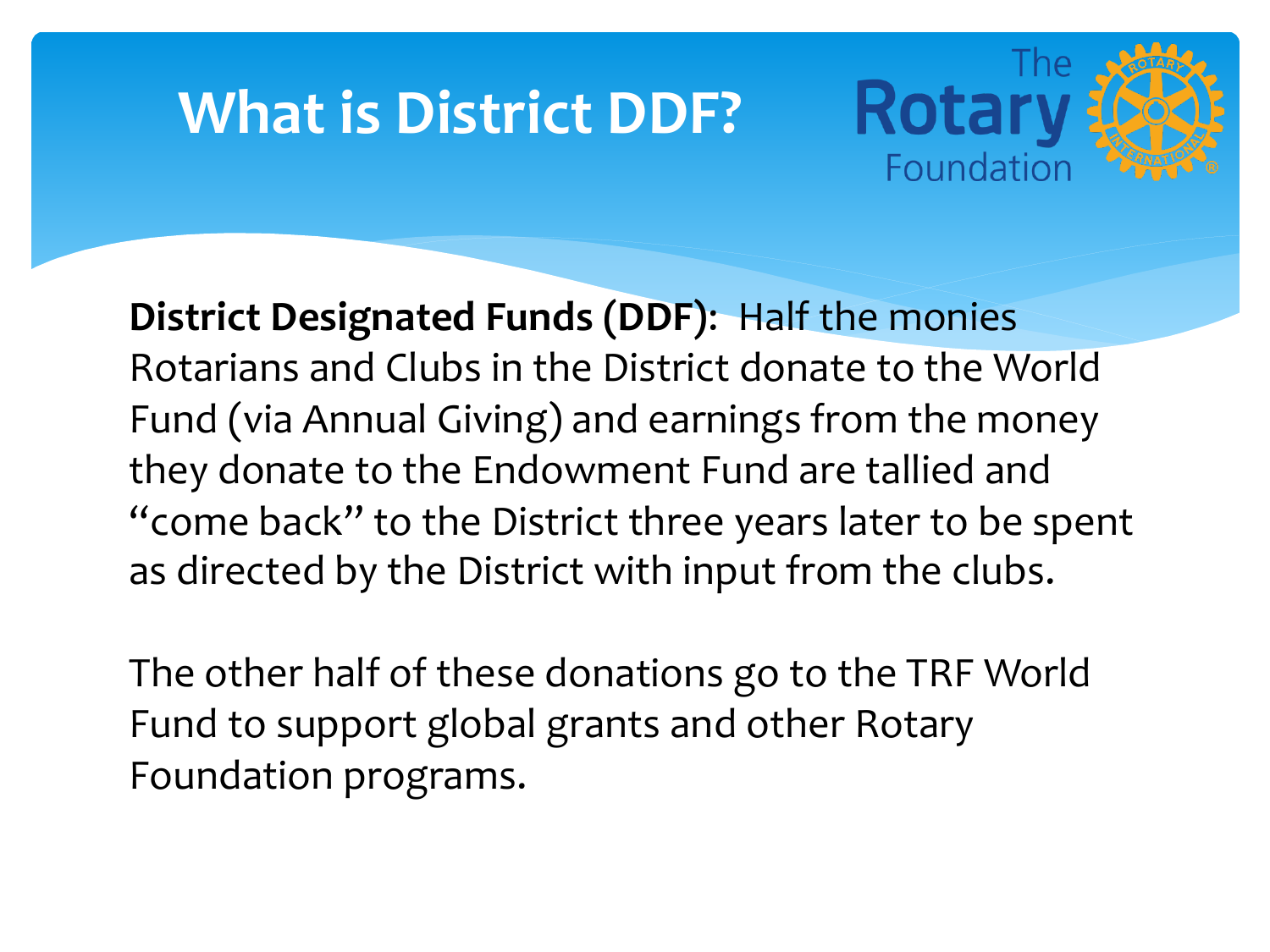

The District Governor Elect and the District Foundation Chair, with input from the Foundation Committee, make recommendations on how DDF will be spent for the following year. This decision is approved by the Executive and presented at the AGM.

Rotary International may contact the District to ask for donations to various areas (e.g. Polio).

Decisions on global grants are made by the District Governor and the District Foundation Chair in consultation with the District Foundation Committee and the Executive.

*No decisions on the use of funds are made by one individual.*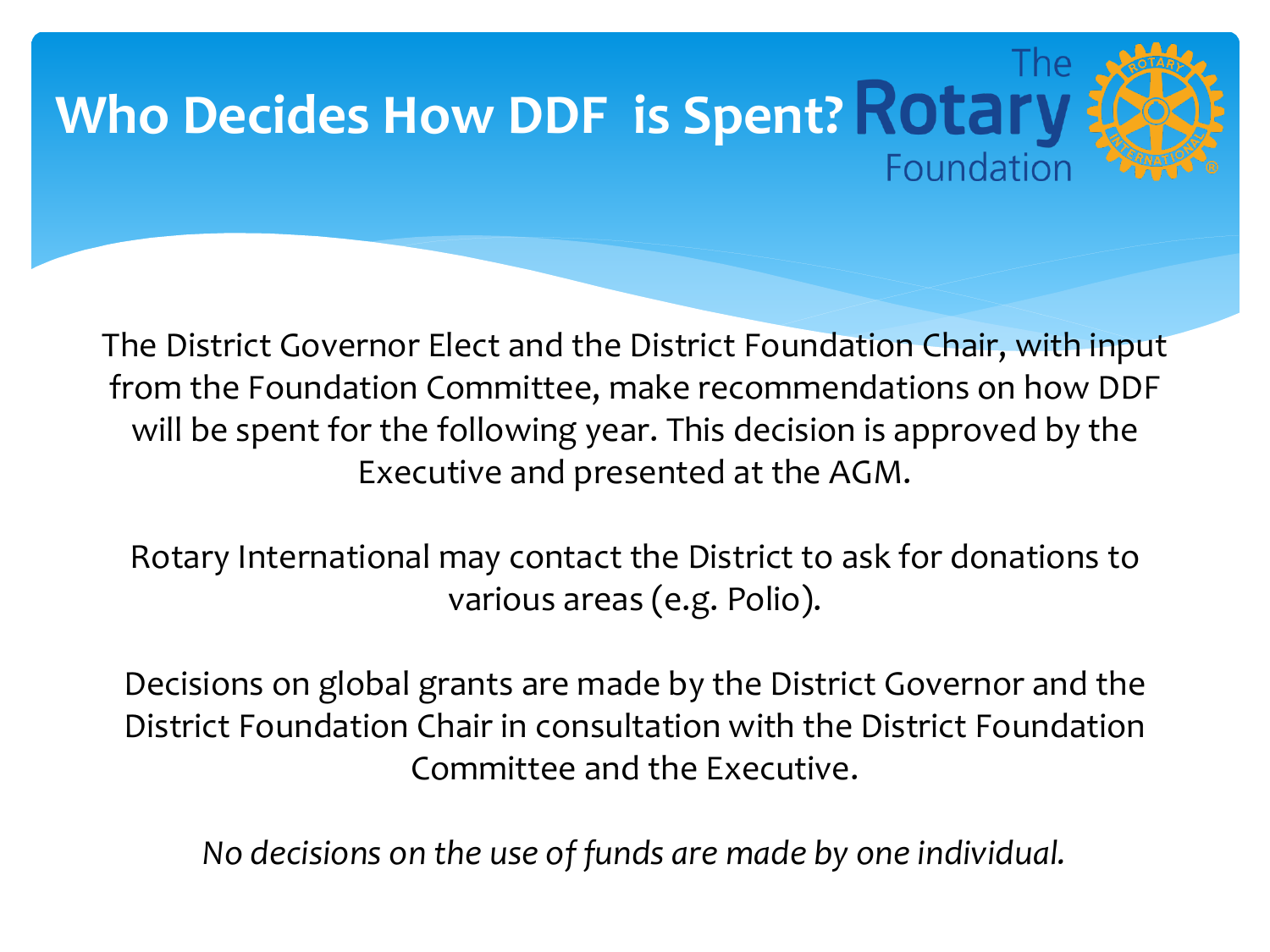# **Let's Talk about Foundation Grants**

There are two kinds of Rotary Foundation Grants funded by DDF:

**• District Grants.** Based on the District's previous level of giving to TRF, up to 50% of DDF is made available for clubs to spend on local or international humanitarian projects.

Foundation

§ **Global Grants.** These humanitarian grants represent a partnership between a minimum of two Rotary clubs in two countries/districts. Club cash from 7010 clubs is "matched" to a set limit with DDF . The DDF funds are "matched" by TRF from the World Fund to fund these grants.

You will learn more about each of these Grant types in future modules and in various documents.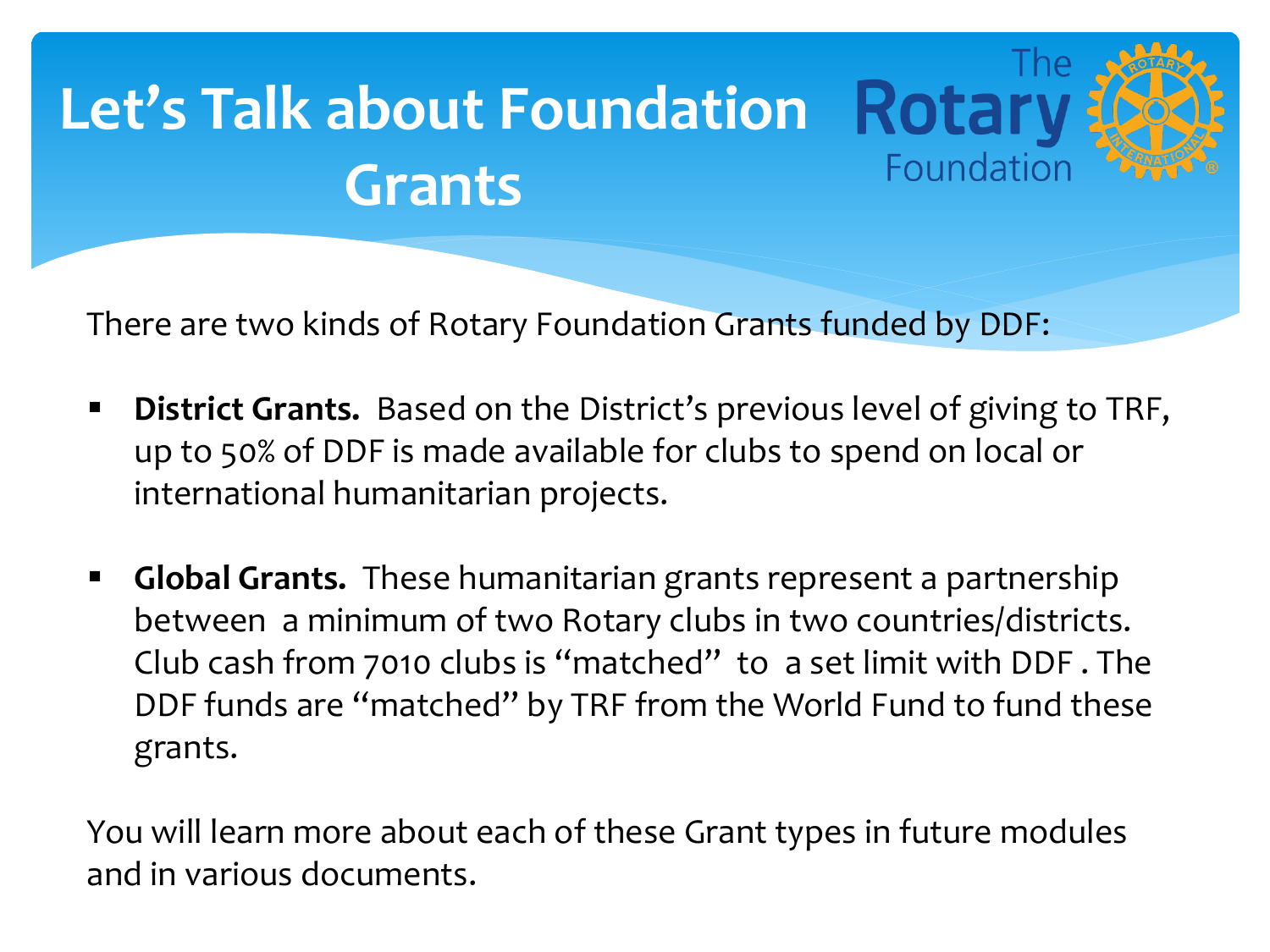### **Global Grants and District Grants** *How are the projects similar?*

- v Both grant types support projects locally OR internationally.
- v Global Grants must fall within one of Rotary's seven "Areas of Focus"

**Rotar** 

Foundation

- v Global Grant projects must be sustainable. This means the:
	- Projects must be financially sustained throughout and after completion of the project.
	- Supplies should be locally sourced if possible.
	- Local people should be able to maintain the program after Rotarians complete their involvement in the grant.
- v Both types of grants involve \$\$ "matches" from the District (in case of Global Grants District funds are matched from TRF).
- $\clubsuit$  Both require similar Club qualifications, reporting and financial management (you will learn more about these later).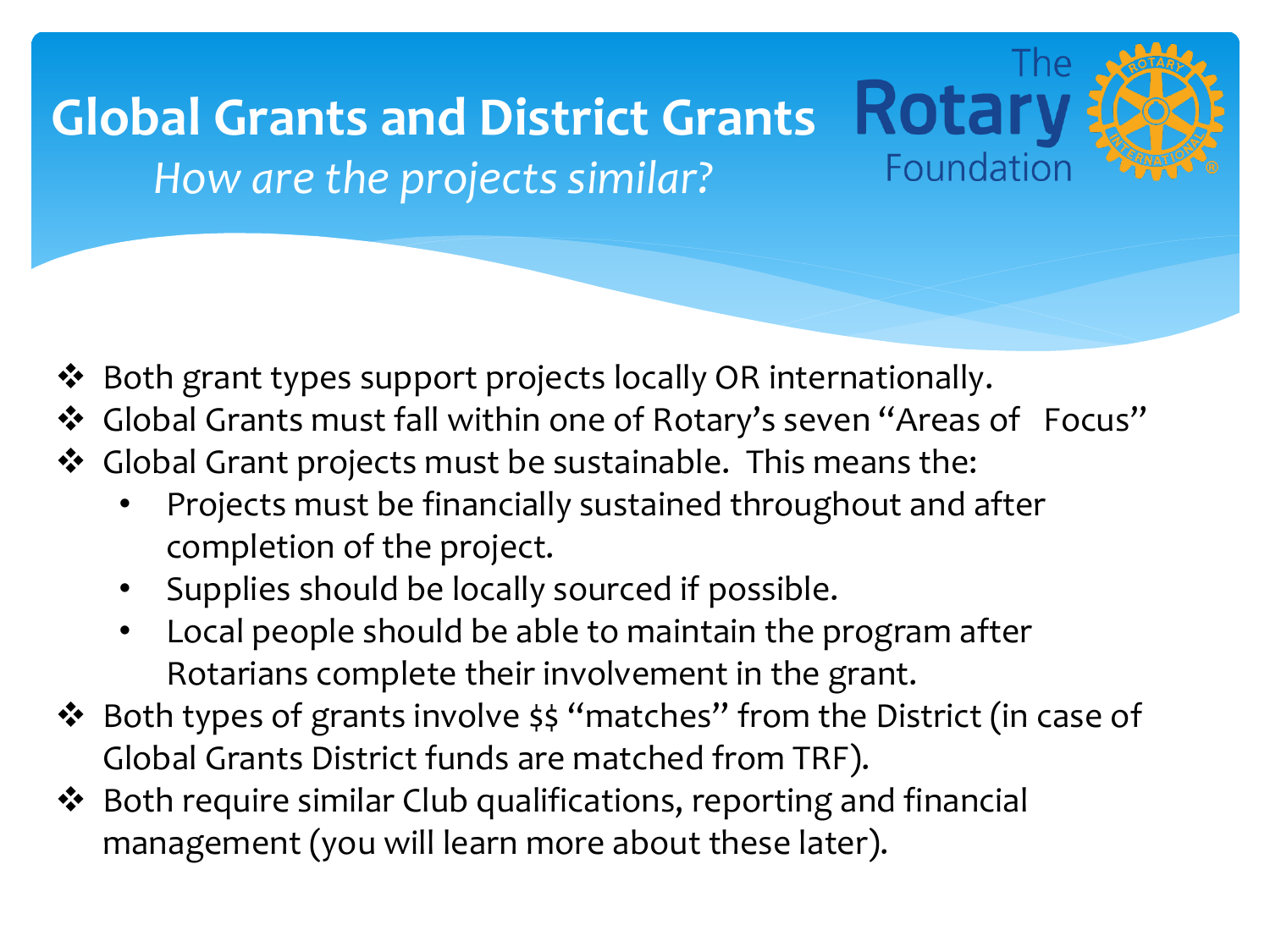#### **Disaster Response Grants**



- **Ex** Rotary disaster response grants are funded by contributions of DDF from Districts around the world or from individual Rotarians made to the Rotary Disaster Response Fund.
- $\clubsuit$  Districts that have been affected by natural disasters can use Rotary disaster response grants to launch their own projects or work with established relief organizations to help their communities recover. Grant funds can be used to provide basic items such as water, food, medicine, and clothing.
- $\clubsuit$  Districts in an affected area or country may apply for a maximum grant of \$25,000, based on the availability of funds. A district may apply for subsequent grants after it successfully reports outcomes from previous grants. Districts work with clubs to distribute the funds where they are needed most.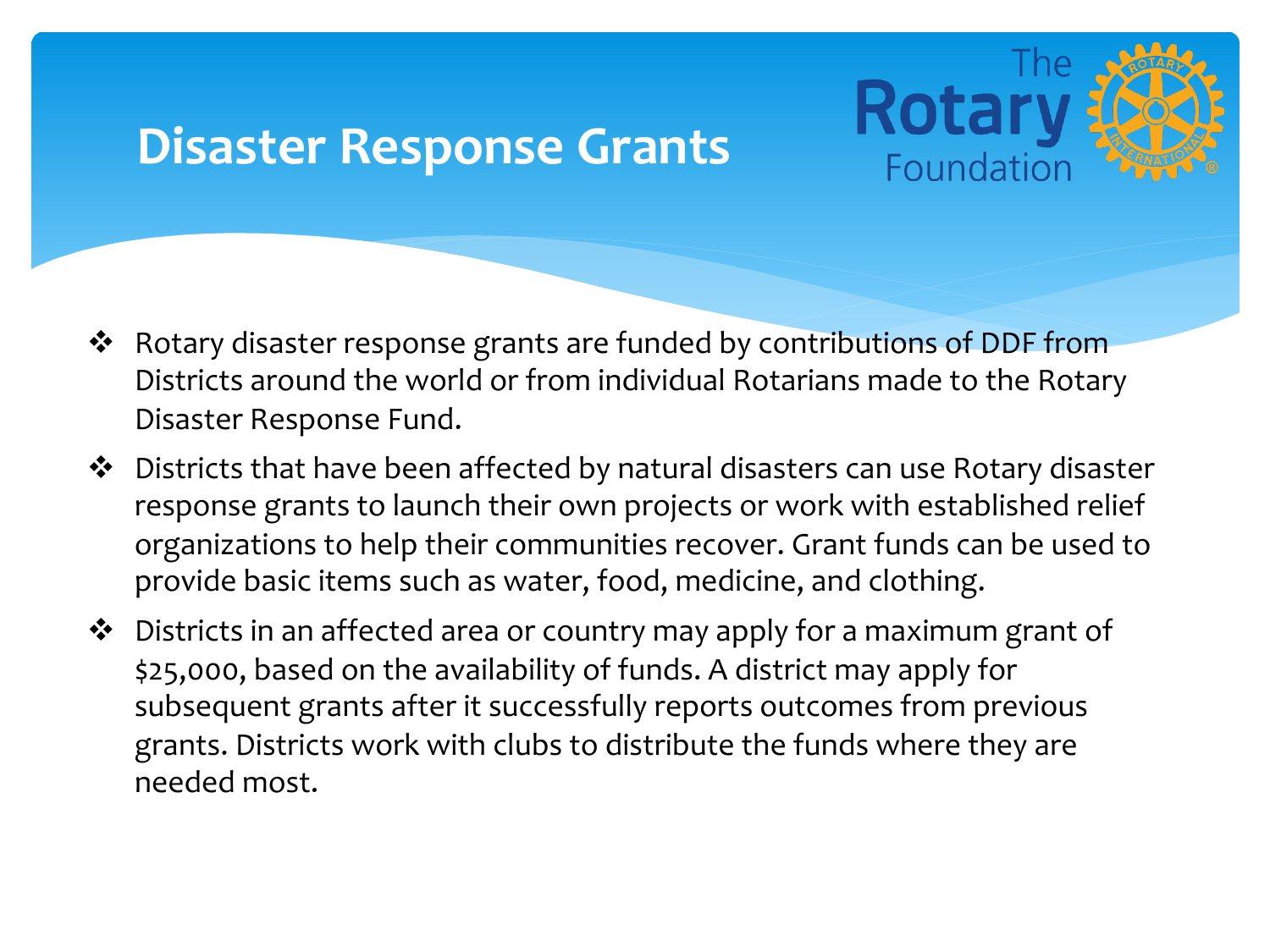#### **Global Grants** *What are the Areas of Focus?*



*Global grants must fall within one of Rotary's "Areas of Focus." Be sure to read the "Areas of Focus Policy Statements" found on our district website under Foundation for specific details!* 

*The Areas of Focus are:*

Basic Education and Literacy Water, Sanitation and Hygiene Maternal and Child Health Disease Prevention and Treatment Community Economic Development Peacebuilding and Conflict Prevention Environment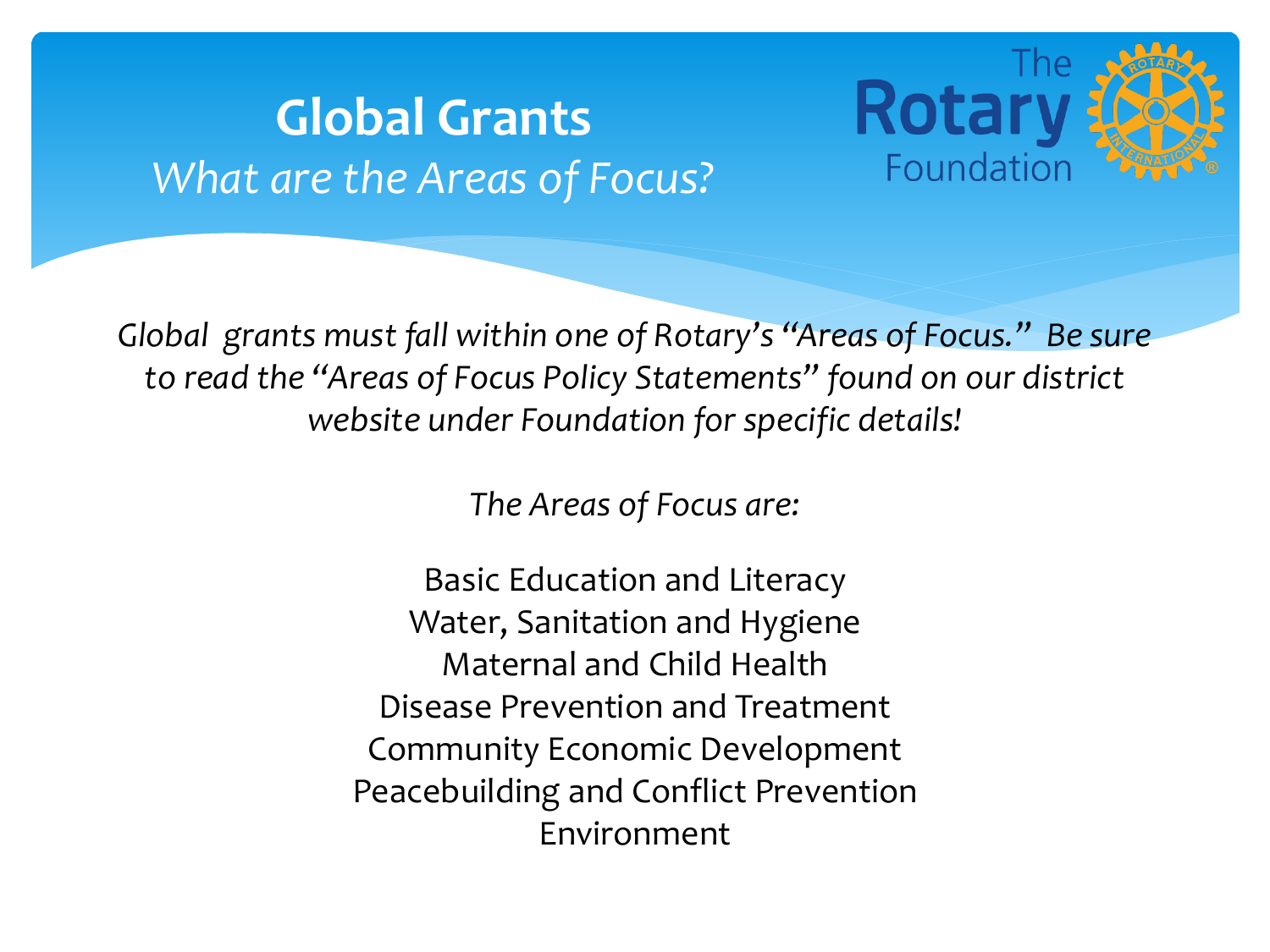#### **Global Grants and District Grants:**  [How are they different](https://form.jotform.com/ridistrict7010/intent-to-submit-global-grant-form)?

• **Size.** District grants [are maximum](mailto:steve.wallace@rogers.com) \$2,000; Global Grants start at US\$30,000

**The** 

**Rotary** 

Foundation

- Partnership. Global Grants require a partnership between two cl in two different countries; District grants are stand-alone projects managed by clubs and can be for local and / or international activ and projects.
- **Application Process.** Before applying for a Global Grant, an online Intent to Submit a Global Grant Form must be completed and reviewed by Global Grants Chair Kim Giffen.
- Before applying for a District Grant, a mentor will be assigned by District Grants Chair Steve Wallace.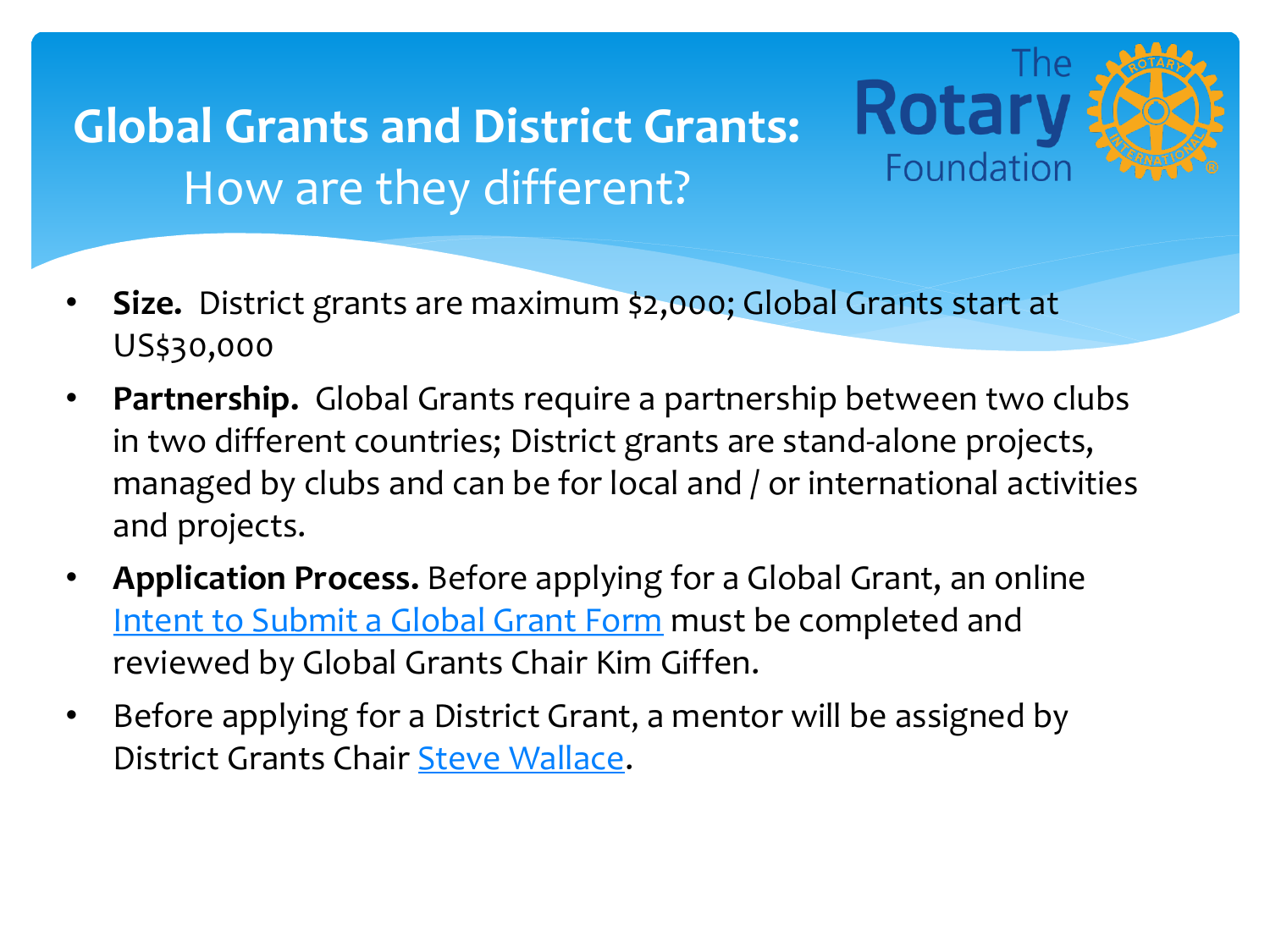### **Global Grants and District Grants:**  How are they different?



- **Acceptance and Review**. Both grants are reviewed by a District committee; then by TRF with final approval from The Canadian Rotary Foundation.
- **Timing** District grants are annual projects that must be applied for by June 1<sup>st</sup> 2022 and completed by June 1<sup>st</sup> 2023. Global Grants can be applied for at any time.
- **Community assessment and evaluation.** Global Grants MUST start with a comprehensive assessment of community needs and measurable goals, and end with an evaluation that determines how well the grant has met those goals. District grants do not require a community assessment, but it is a helpful tool for selecting effective projects.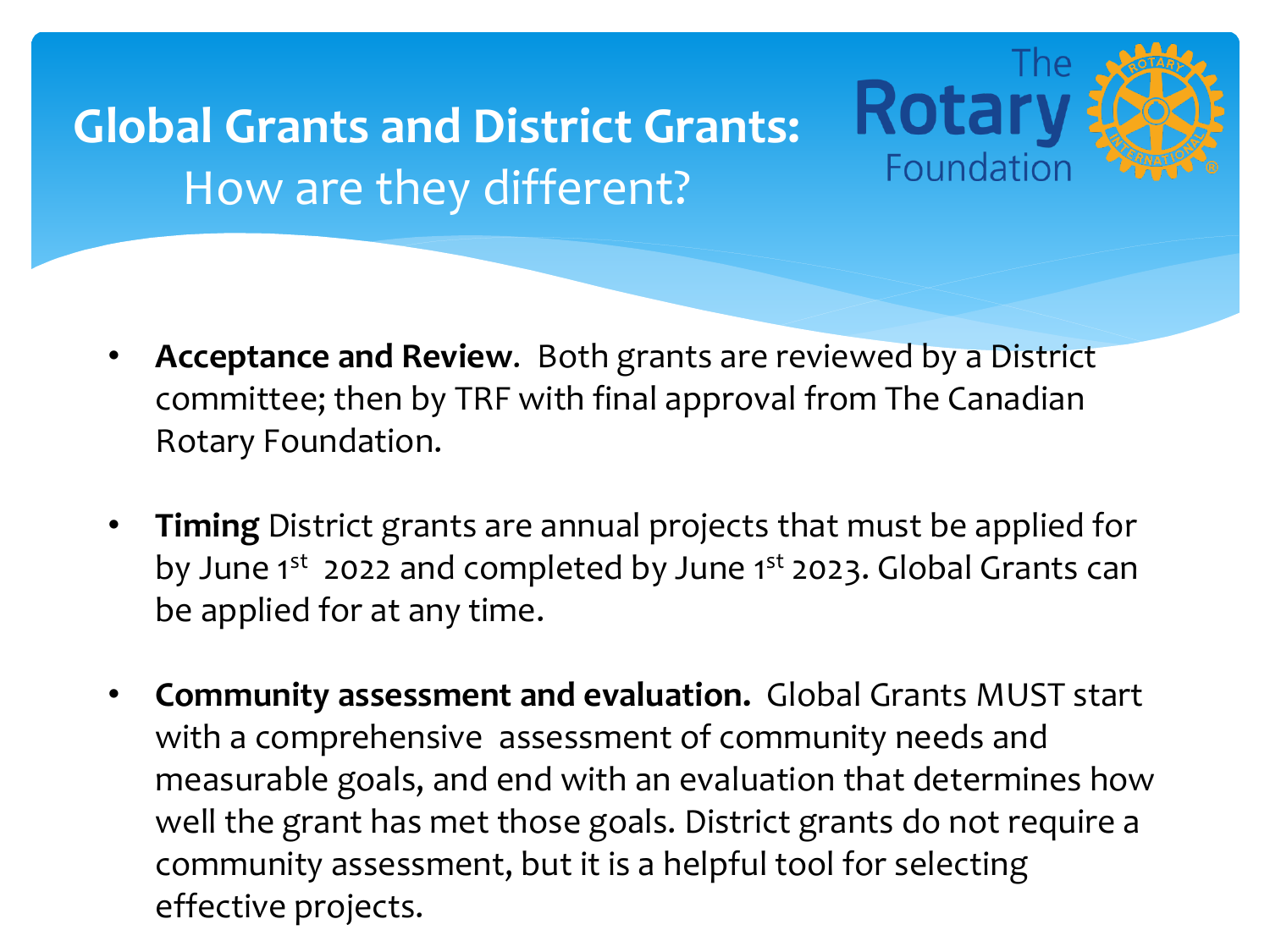### **Global Grants and District Grants:**  How are they different?



- **Funding.** Funding for District grants comes from an allocation of DDF (50% of donations from 3 years prior) divided between applications. Global Grants are funded by club funds, matched by available DDF. DDF funds are matched by TRF from the World Fund.
- **Reporting Requirements**. Global grants are monitored by TRF staff and have reporting deadlines throughout the grant term that must be completed. District grants require only one application and one final report and are monitored by the District Grant Committee.
- **Managing Funds** Separate bank accounts must be maintained for both Global and District grants. For global grants the money should be managed by the District 7010 lead Rotary club until it is turned over to the Host Club or TRF to initiate payments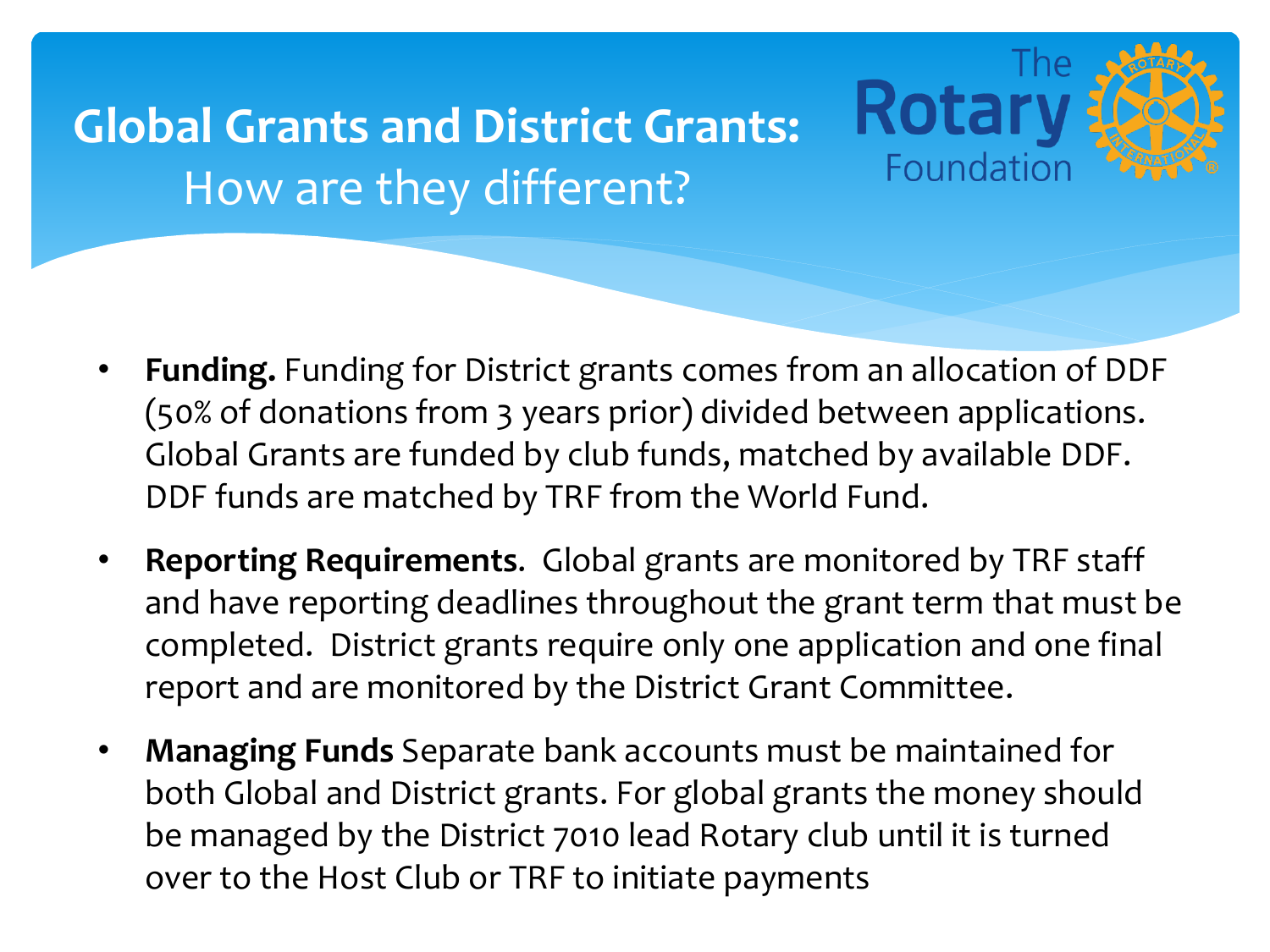#### **District and Global Grants: How [does my club "qualify" to participate?](https://form.jotform.com/ridistrict7010/MOU)**

Each year, District 7010 requires each club to be "certified" to rece grants by doing six things:

**The** 

Rotarv

Foundation

- Two club members must complete the appropriate Grants training.
- Appoint a Club Foundation Chair and input the name into ClubR
- Establish goals to support both the Annual Fund and Polio Eradi Rotary Club Central.
- Club President and President-Elect must sign and implement the Memorandum of Understanding (MOU) listing qualified member
- The club must be current with District and RI dues.
- Clubs must have previous District Grants reports submitted and approved. Global Grant reporting must be in order.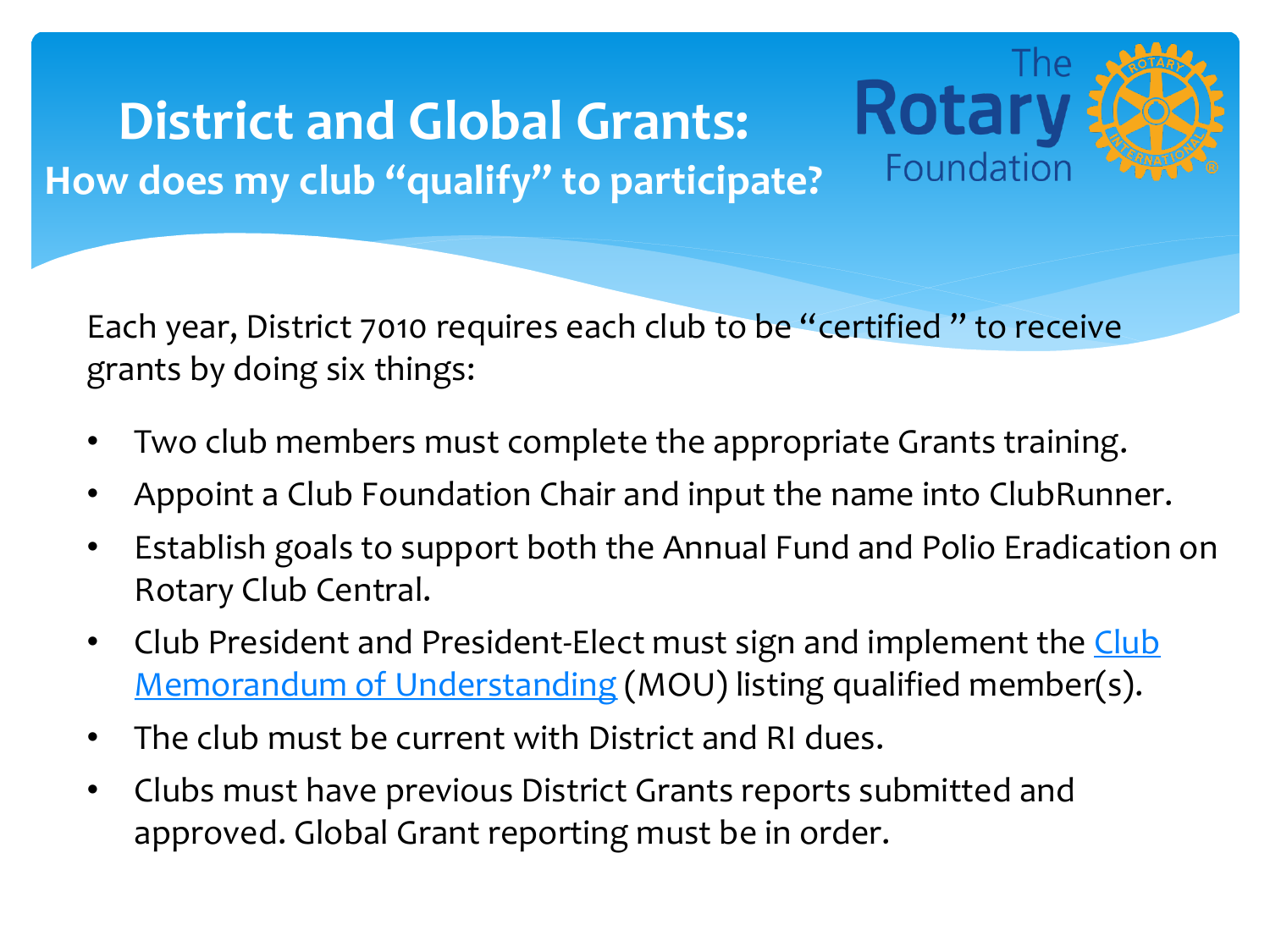**District and Global Grants: Which Rotarians can complete Grant applications?**

To be certified to apply for District Grants two (2) members from a c review this module (Module 1) and the District Grant module (Modu and successfully complete/submit the associated online quizzes.

**The** 

**Rotary** 

Foundation

To be certified to apply for a Global Grant a member must review this module (Module 1) and the District Grant module (Module 2), succe complete the associated online quizzes. In addition, they must comp Grant Management Seminar (or the Grant Management Recertificat subsequent years) in the Learning Centre  $[My Rotary]$  and submit the Certificate to the Global Grants Chair Kim Giffen (kmgiffen3@gmail.com)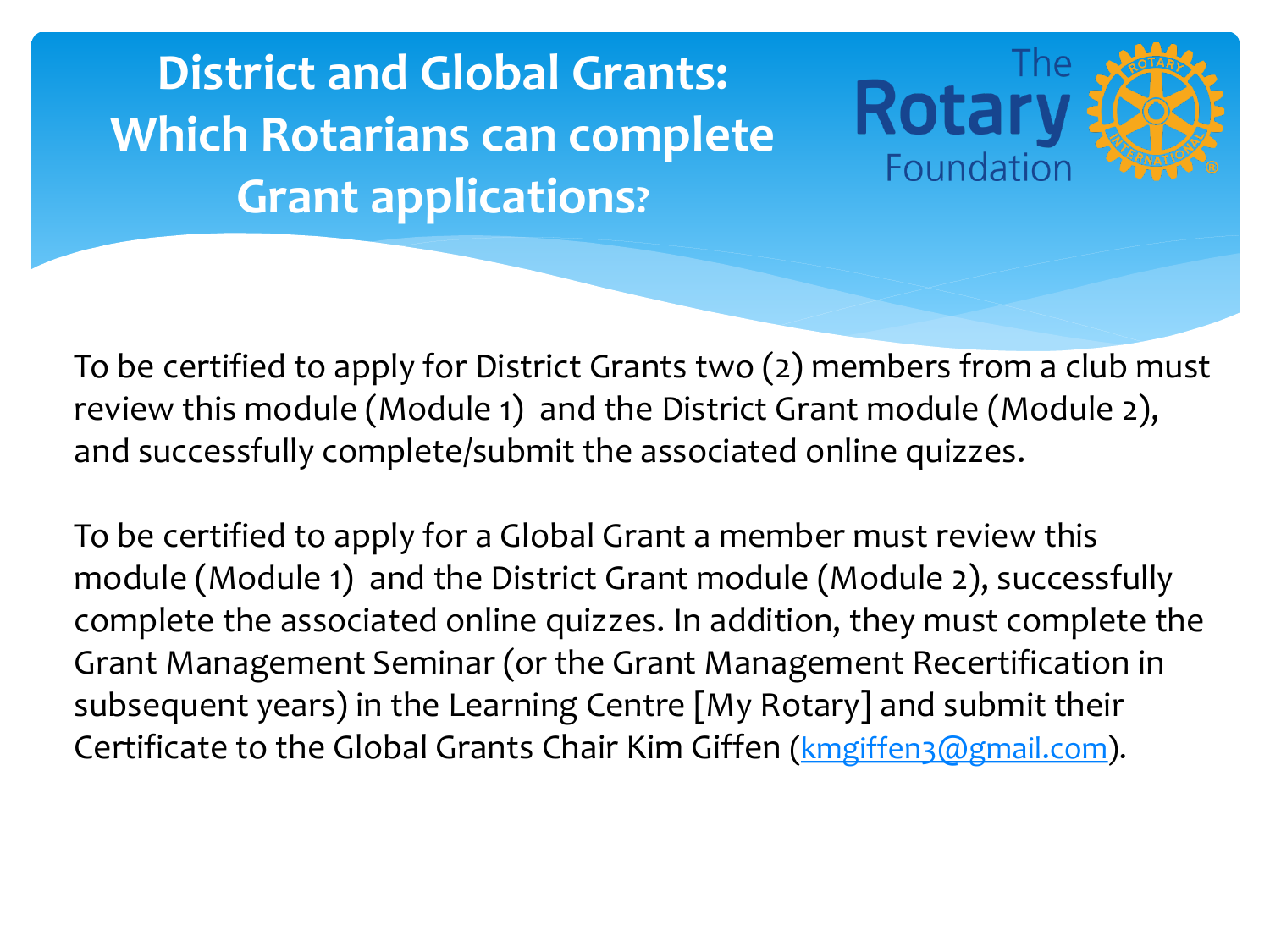#### **District and Global Grants: How does my club maintain its qualification?**

Each year, District 7010 requires each club involved in writing Grants

**The** 

**Rotary** 

Foundation

- Follow the terms of the MOU.\*
- Appoint a club member/committee to manage club qualifications
- Fully implement stewardship practices to prevent misuse of fund
- Ensure that all reporting is done in a timely and detailed manner.
- Utilize the resources supplied by TRF (appropriate Cadre, module the Rotary Learning Centre) to ensure the grant application is complete.

\* The MOU is located on the District website under Resources/Tools > Foun Grants Certification Training page.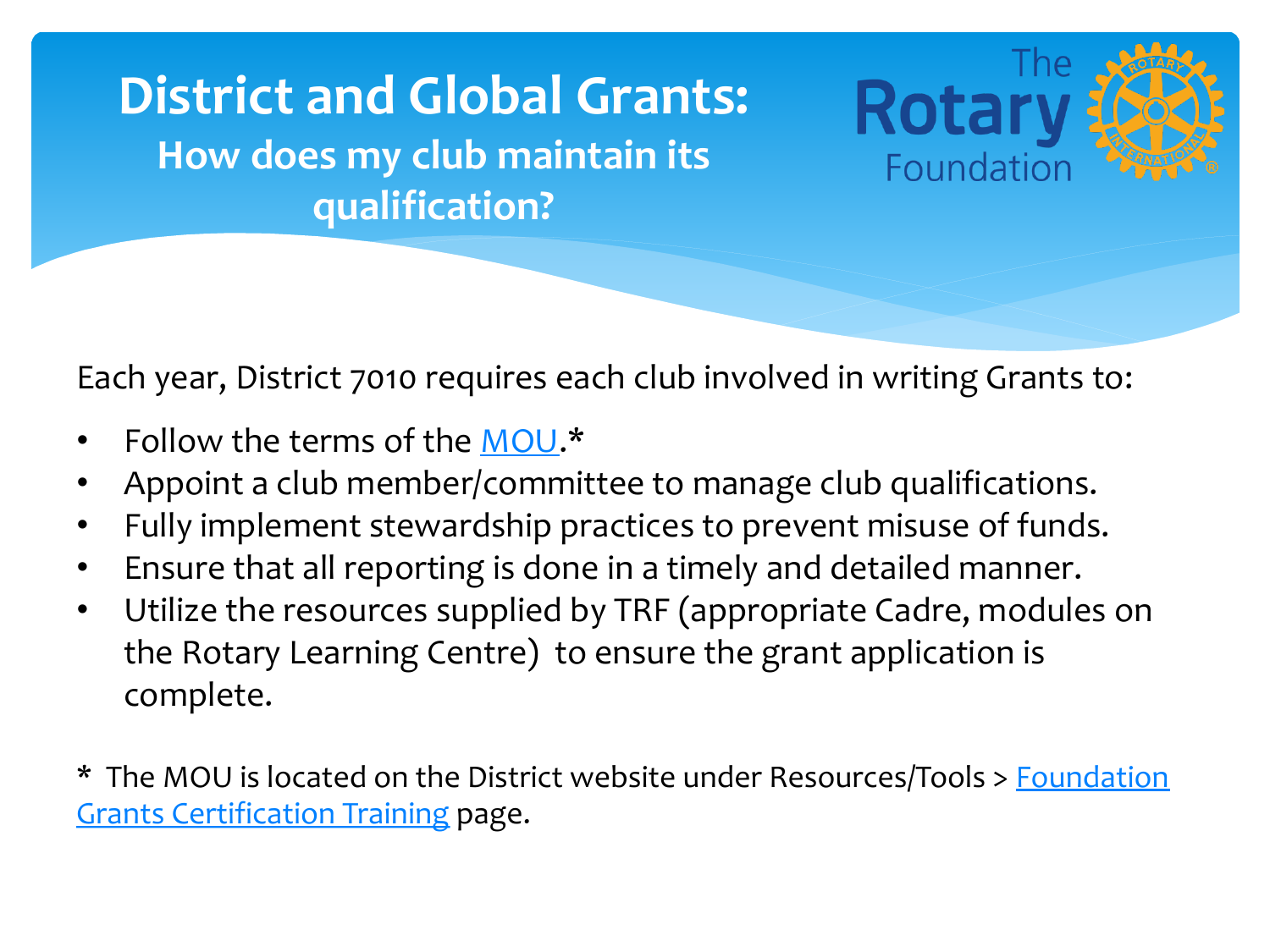# District and Global Grants What does the Club Foundation Chair do?

- \* **Educate** club members about The Rotary Foundation
- \* **Set Goals** in Rotary Club Central
- \* **Promote** and assist with giving
- **Engage** Club in programs
- \* **Recognize** 
	- Paul Harris Fellows/Paul Harris Society
	- **Major Donors**
	- **Bequest Society members**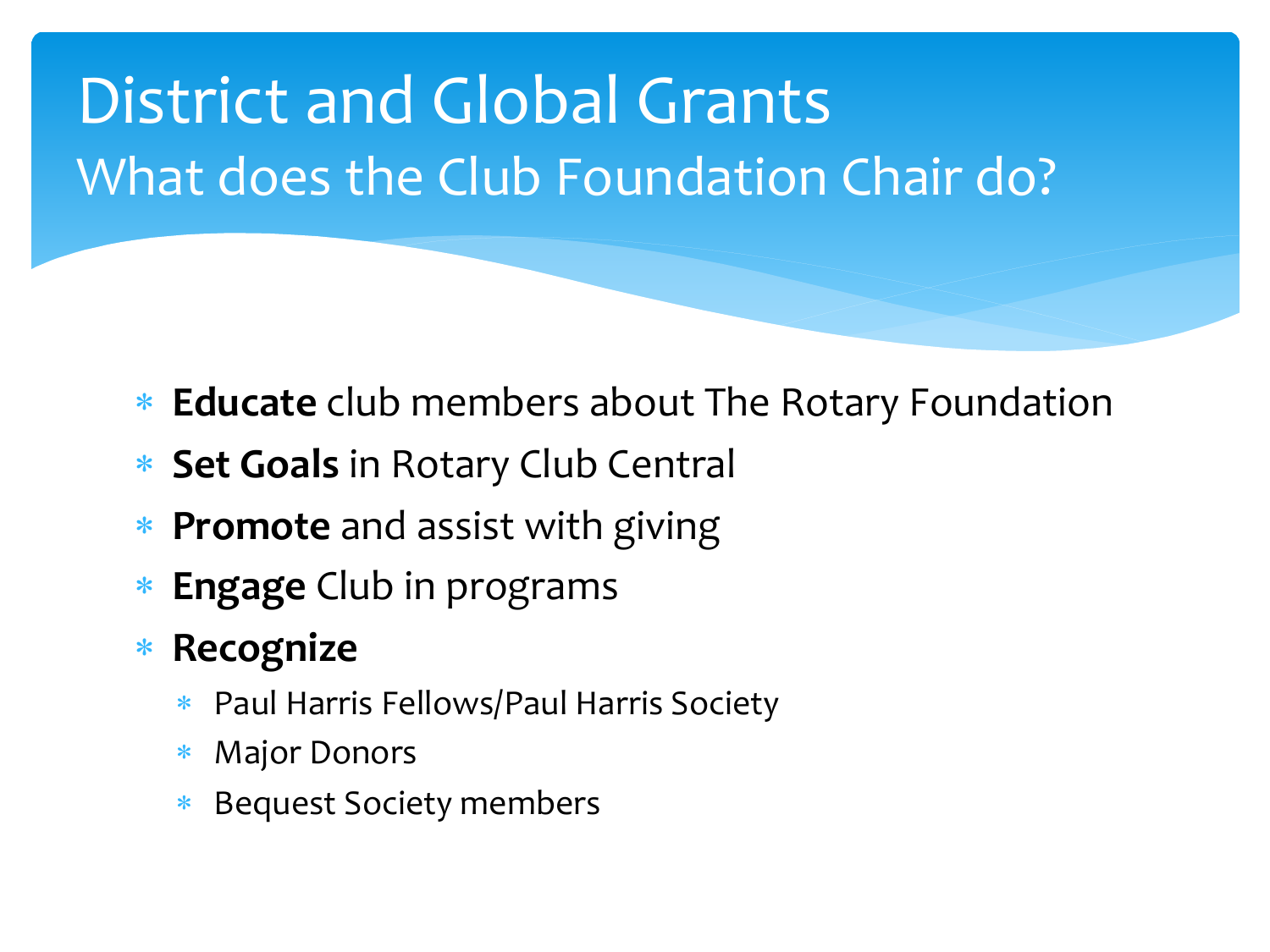# **Rotary Foundation**  District 7010 Resources

#### **Rotary District 7010 Foundation Committee**

**Foundation Chair PDG Margaret Walton Global Grants Chair** Kim Giffen **District Grants Chair** Steve Wallace **Scholarship Chair Linda Brouillette Fundraising Chair** John Mullen **Polio Eradication Chair** Michel Rousseau **Stewardship Chair** PDG Sue Cook



The:

**Rotar** 

Foundation

**Please address all questions to the Rotarians listed about**